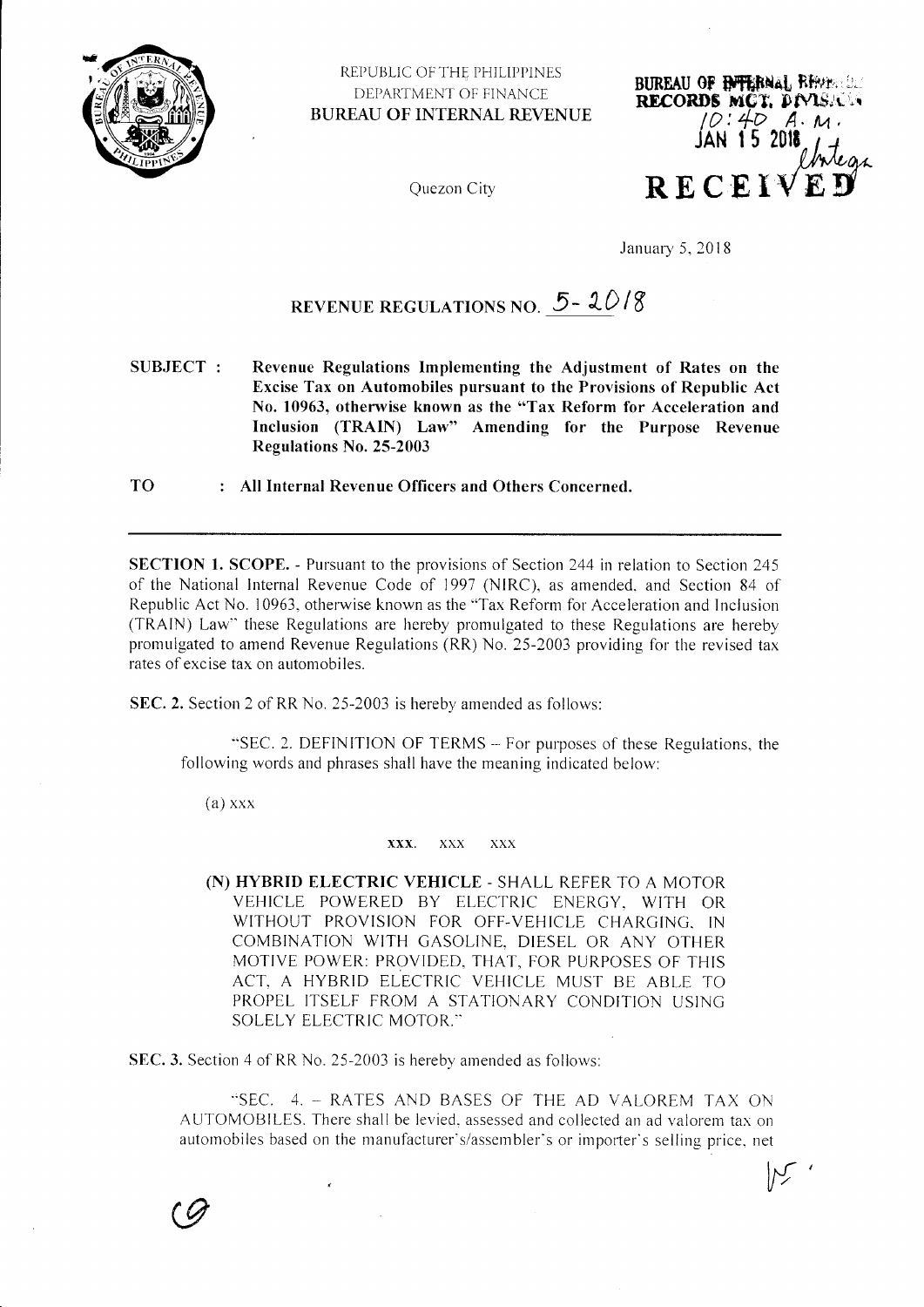Revenue Regulations No. Page  $2$  of  $4$ 

> of excise and value-added tax, in accordance with the following schedule. EFFECTIVB JANUARY 1. 20I8:

#### NET MANUFACTURER'S PRICE/ IMPORTER'S SELLING PRICE TAX RATE

UP TO SIX HUNDRED THOUSAND PESOS (P600,000.00) FOUR PERCENT (4%)

TEN PERCENT (10'%)

OVER SIX HUNDRED THOUSAND PESOS (P600,000.00) TO ONE MILLION PESOS (P1,000,000.00)

OVER ONE MILLION PESOS (P1,000,000.00) To FouR

MILLION PBSOS (P4,000,000.00)

TWENTY PERCENT (20%)

**OVER FOUR MILLION PESOS** (P4,000,000.00) FIFTY PERCENT (50%)

PROVIDED, THAT HYBRID VEHICLES SHALL BE TAXED AT FIFTY PERCENT (50%) OF THE APPLICABLE EXCISE TAX RATES ON AUTOMOBILES SUBJECT TO THE CONDITIONS IN SECTION 9(E) OF THIS REGULATIONS: PROVIDED, FURTHER, THAT IN THE CASE OF IMPORTED AUTOMOBILES NOT FOR SALE, THE TAX IMPOSED HEREIN SHALL BE BASED ON THE TOTAL LANDED VALUE, INCLUDING TRANSACTION VALUE, CUSTOMS DUTY AND ALL OTHER CHARGES."

SEC. 4. Section 9 is hereby amended as follows:

"SEC.9. TAX-EXEMPT REMOVALS OF AUTOMOBILES. The following removals of locally manufactured/assembled or release of imported automobiles from the place of production or from customs' custody, respectively, are exempt from the payment of the appropriate excise taxes subject to certain conditions.

a. xxx

#### xxx xxx xxx

E. PURELY ELECTRIC VEHICLES SHALL BE EXEMPT FROM THE EXCISE TAX ON AUTOMOBILES. HYBRID VEHICLES SHALL BE SUBJECT TO FIFTY PERCENT (50%) OF THE APPLICABLE EXCISE TAX RATES ON AUTOMOBILES. PRIOR TO THE REMOVAL OF THE AUTOMOBILES FROM THE REMOVAL OF THE AUTOMOBILES MANUFACTURING PLANT OR CUSTOMS CUSTODY, THE DEPARTMENT OF ENERGY (DOE) SHALL DETERMINE

WHETHER THE AUTOMOBILES ARE HYBRID VEHICLES OR<br>BUREAU OF INTERNAL REVENUS<br>RECORDS MGT, DIVISION  $lQ: 4D \quad A \cdot M$  $14N$  15  $2018$   $/$   $/$  $\mathbf{R}\,\mathbf{E}\,\mathbf{C}\,\mathbf{E}\,\mathbf{I}\,\mathbf{V}\,\mathbf{E}'\,\mathbf{D}'$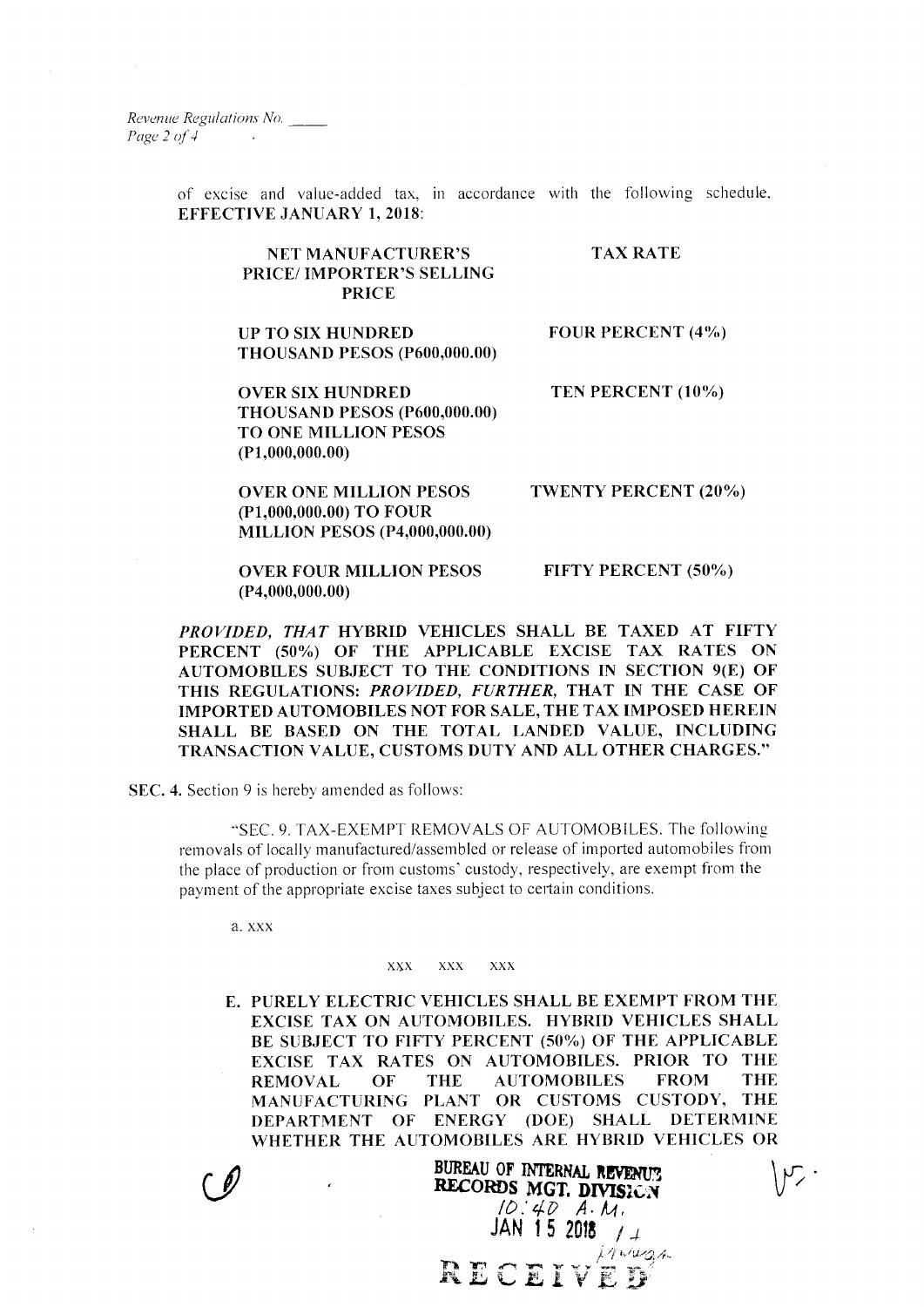PURELY ELECTRIC VEHICLES, AND FURNISH THE COMMISSIONER OF INTERNAL REVENUE, ATTENTION: CHIEF EXCISE LARGE TAXPAYERS REGULATORY DIVISION (ELTRD), CERTIFIED COPIES OF THE RESULTS OF SUCH EXAMINATION OR INDORSEMENT TO THAT EFFECT.

### F. PICK-UPS."

SEC. 5. A new provision designated as Section 5-A in RR No. 25-2003 is hereby inserted to read as follows:

..SEC. 5-A. VALIDATION OF MANUFACTURERS' AND IMPORTERS' SELLINC PRICE. - By the end of three months from the imposition of the new rates, the Bureau of Internal Revenue shall validate the Manufacturer's or Importer's Selling Price of the newly introduced models against the Manufacturer's or Importer's Selling Price as defined herein and initially determine the correct bracket under which a newly introduced model shall be classified. After the end of one year from such validation. and every year thereafter, the Bureau of Internal Revenue shall revalidate the initially validated Net Manufacturer's or Importer's Selling Price against the Net Manufacturer's or lmpofter's Selling Price as of the tirne of revalidation in order to finally determine the correct tax bracket under which a newly introduced model shall be classified."

## SEC. 6. TRANSITORY PROVISIONS

- l. AII manufacturer's/assembler's or importers are hereby required to file an updated manufacturer's/assemblers or importer's sworn statement for each brands/models of automobiles as of the day immediately before the date of effectivity of these Regulations. The updated manufacturer's/assembler's or importer's sworn statement shall be submitted to the Commissioner of Internal Revenue, Attention: Chief, Excise Large Taxpayers Regulatory Division (ELTRD) within seven working (7) days from the date of effectivity of these Regulations. This sworn statement shall likewise be subjected to verification as required under existing regulations and issuances; and
- 2. All manufacturers/assemblers or importers shall submit a duly notarized list of inventory on-hand of completely built-up (CBU) automobiles, including Completely Knocked-Down (CKD) and Semi-Knocked Down (SKD) units, that are located within the manufacturing/assembly plant, storage facility or warehouse or the customs' premises for which import entries have been filed as of the day immediately before the date of effectivity of these Regulations, indicating therein the brand, year model, engine, body and chassis numbers thereof. The list shall be submitted to the Commissioner of Internal Revenue. Attention: Chief. Excise LT Field Operations Division (ELTFOD) within seven working (7) days from the date of effectivity of these Regulations. Failure to submit the inventory list on the part of the manufacturers/assemblers/ importers shall be construed that the said manufacturers/assemblers/ importers do not have any inventory on hand of CBUs, CKDs and SKDs as of the day immediately before the date of effectivity of these Regulations.

BUREAU OF INTERNAL REVENUE **RECORDS MGT. DIVISIGN**<br> $\begin{array}{ccc} \hline \text{1D}:4D & A.14 \end{array}$  $JAN$  1 $5$  2018

 $V'$ 

RECEIV